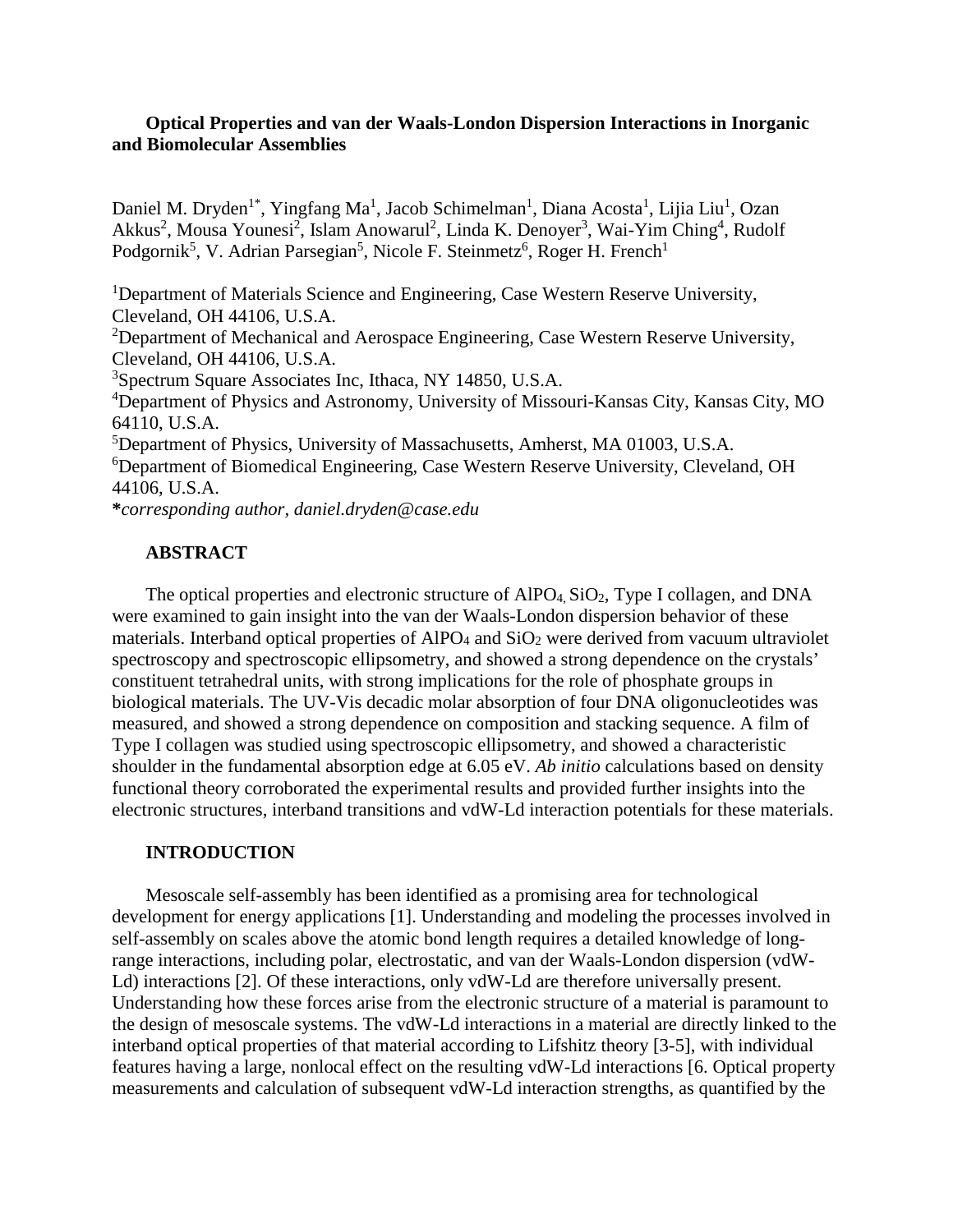Hamaker coefficient A121, have been well established in the fields of ceramics [2, 7-11], and we now turn our interest towards biological materials. Collagen is an important structural molecule [14,15] that, because of its rigidity and optical anisotropy, is expected to exhibit vdW-Ld torques like those seen in carbon nanotubes [16]. Double-stranded DNA oligonucleotides are wellstudied systems that exhibit a wide range of long-range interactions, and their sequences may be varied to study the dependence of the vdW-Ld forces and optical properties on composition, stacking sequence, and conformation. Understanding these interactions is key to a range of applications in energy and medicine [1].

## **EXPERIMENT**

#### **Ceramic sample preparation and measurement**

Quartz  $SiO_2$ , suprasil amorphous  $SiO_2$  (a- $SiO_2$ ), and berlinite AlPO<sub>4</sub> were all studied using a vacuum ultraviolet variable angle spectroscopic ellipsometer (VUV-VASE) from J.A. Woollam Co., and a vacuum ultraviolet-laser plasma light source (VUV-LPLS) reflectometer; details of the sample preparation and measurement are described in detail elsewhere [9-13]. From the reflectance spectrum the reflected phase may be calculated according to the Kramers-Kronig Transform [17]

$$
\theta(E) = \frac{-2E}{\pi} P \int_0^\infty \frac{\ln \rho(E')}{E'^2 - E^2} dE'
$$
\n(1)

where  $\theta(E)$  is the reflected phase and  $\rho(E)$  is the reflected amplitude.

## **Calculation of Hamaker coefficients**

Complex optical properties, including index of refraction, extinction coefficient, absorption coefficient, complex dielectric function, and London dispersion spectrum  $\epsilon(i\xi)$  [4,5] may be calculated from the complex pair of reflectance and reflected phase [17].  $\varepsilon(i\xi)$  is used in the calculation of Hamaker coefficients using the Gecko Hamaker software suite, a free-and-opensource software platform [18] which implements Lifshitz theory for a range of materials and geometries. Hamaker coefficients were calculated for a geometry of two semi-infinite halfspaces of material 1 separated by a 0.2 nm interlayer film of material 2, denoted  $A_{121}$ , or for a semiinfinite half-space of material 1, a 0.2 nm interlayer film of material 2, and vacuum, denoted A123, according to the equation

$$
A_{121} = -6\pi L^3 F_{LD} \tag{2}
$$

where L is the interlayer spacing and  $F_{LD}$  is the vdW-Ld interaction free energy.[10]

### **Calculation of electronic properties of collagen and DNA**

The atomic model of Type I collagen was obtained from Vesentini et al [19]. The structure of this 7-2 triple helix collagen is from GenBank (No. NP000079), and consists of 1135 atoms and 3246 valence electrons placed in a box of 30 Å  $\times$  30 Å  $\times$  100 Å. H atoms were added to each end to pacify the dangling bonds. DNA models consisted of 10 base pairs with  $Na<sup>+</sup>$  counterions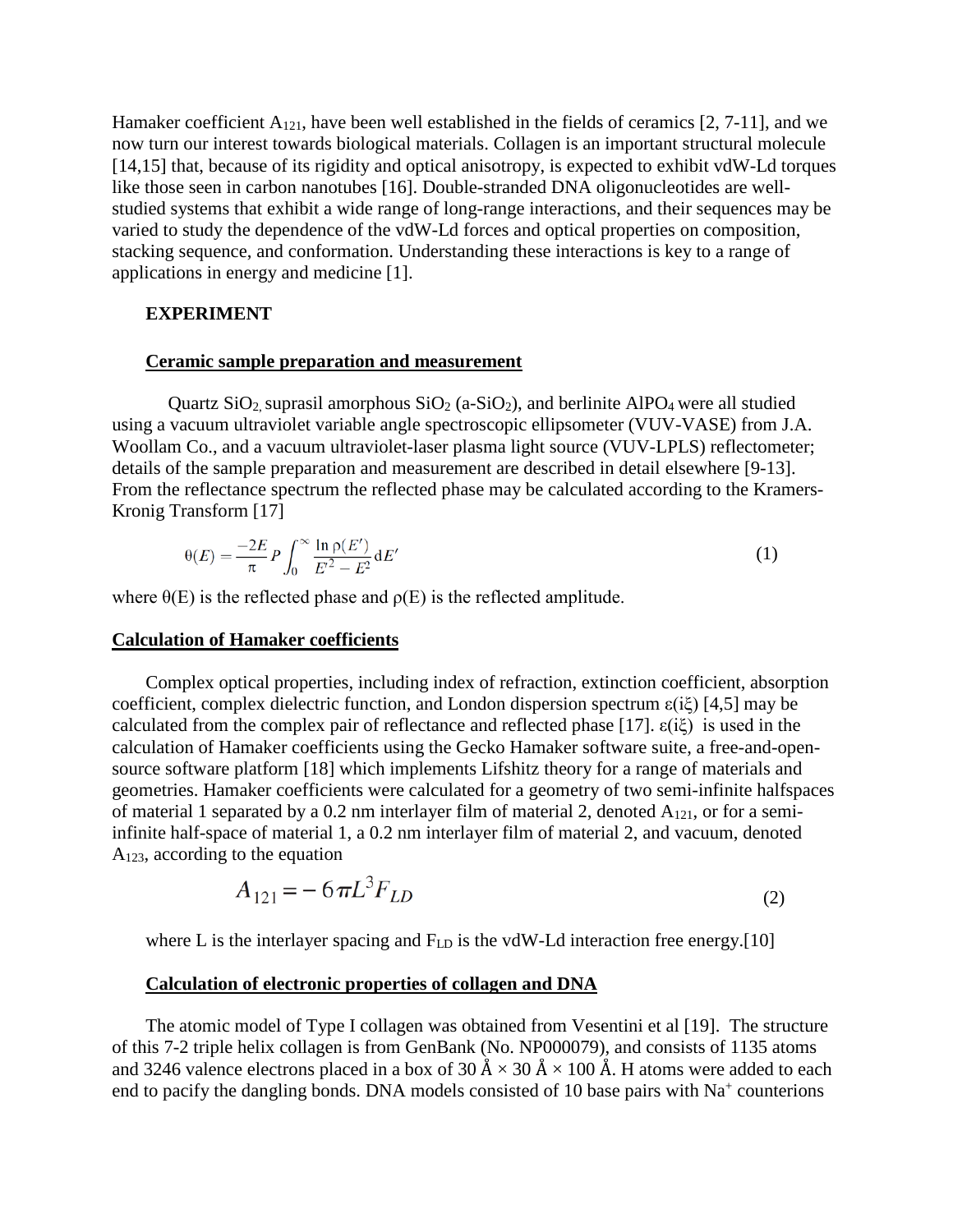in a unit cell of 30 Å  $\times$  30 Å  $\times$  33.8 Å, and were periodic in the z-direction. Calculations used the OLCAO-DFT method, which is described in detail elsewhere [20].

# **VUV-VASE Measurements of Collagen**

Type I bovine Collagen from Advanced Biomatrix Co. was prepared via electrocompaction [21,22] on a quartz substrate, resulting in a 4  $\mu$ m thick film. The polarization-dependent reflectance of the sample was measured in an air environment over an energy range of 0.8 eV to 6.5 eV, and the complex index  $n+ik$  was calculated point-by-point from the measured ellipsometric constants, assuming optical anisotropy in the film and substrate.

# **Decadic Molar Absorptivity Measurements of DNA Olignucleotides**

Four compositions of double-stranded DNA (ds-DNA) oligonucleotides were obtained from IDT Inc. Samples consisted of ten base pairs, either all C-G (denoted  $CG_{10}$ ), all A-T (AT<sub>10</sub>), alternating bases (CGAT<sub>5</sub>), or five of one then five of the other ( $CG<sub>5</sub>AT<sub>5</sub>$ ). Seven concentrations of each oligonucleotide were prepared in TE buffer, and their absorption was measured using a Thermo Scientific NanoDrop 2000. Measurements were taken over an energy range of 1.47 eV to 6.5 eV and fitted to the Beer-Lambert law to derive the decadic molar absorption.

# **DISCUSSION**

Interband absorption spectra for quartz  $SiO_2$ , a- $SiO_2$ , and berlinite AlPO<sub>4</sub> are shown in Figure 1. The exciton peak at  $10.4 \text{ eV}$  and higher energy interband transitions are nearly<br>Table 1: Hamaker Coefficients



| <b>Physical Geometry</b>      | A <sub>121</sub> |
|-------------------------------|------------------|
| $(AIPO4 - Vacuum - AlPO4)$    | 87.5 zJ          |
| $(AIPO4 - water - AIPO4)$     | 14.59 zJ         |
| <b>Physical Geometry</b>      | $A_{123}$        |
| $(AIPO4 - Al2O3 - Vacuum)$    | 50.55 zJ         |
| $(Al_2O_3 - AlPO_4 - Vacuum)$ | $-36.41$ zJ      |



coincident for all three materials, and may therefore be indexed to particular interband transitions by comparing with previous studies of  $SiO<sub>2</sub>$  [10,12]. While certain similarities may be explained by the isomorphic crystal symmetry of AlPO<sub>4</sub> and quartz  $SiO<sub>2</sub>$ , and others by the chemical similarity of quartz  $SiO<sub>2</sub>$  and a- $SiO<sub>2</sub>$ , the coincidence in spectral features between all three indicates that the features arise from electronic transitions within individual tetrahedral units:  $SiO_4$  tetrahedra in the quartz and  $aSiO_2$ , and  $PO_4$  tetrahedra in the berlinite AlPO<sub>4</sub>. These results have important implications for the role of phosphate complex anions on the interband optical properties and vdw-Ld forces in other biological systems such as apatites or DNA [23,24].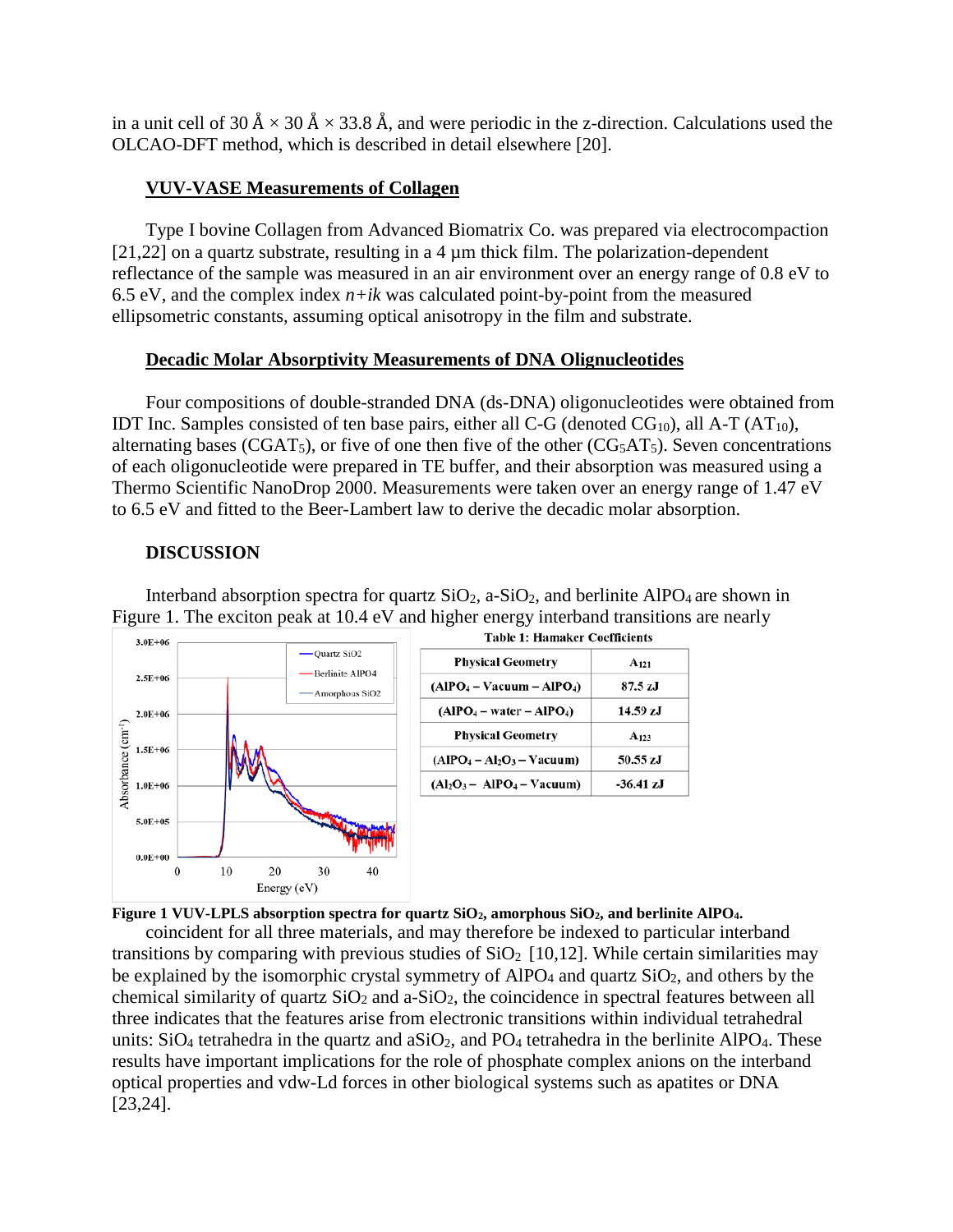Hamaker coefficients for systems involving AlPO<sub>4</sub> are shown in Table 1. When two halfspaces are separated by a water interlayer reduces the optical contrast, resulting in a smaller value. In the case of a thin film on a substrate in vacuum, the Hamaker coefficient can model the vdW-Ld contribution to wetting, with a negative  $A_{123}$  indicating good wetting. The two systems show that AlPO<sub>4</sub> will wet on an  $Al_2O_3$  substrate, but not vice-versa.

This methodology can be applied to biomaterials, and studies are underway to understand the optical properties of collagen and DNA. Figure 2a shows the total density of states (TDOS) for collagen, calculated by OLCAO-DFT; 2b shows the resulting anisotropically resolved theoretical absorbance (blue) and the isotropic absorbance calculated from VUV-VASE measurements (red). Spectral features at 4.86 eV 5.17 eV, 5.39 eV 5.95 eV, 6.27 eV, and 7.65 eV can be indexed according to prevalent features in the valence and conduction band states near the band gap, indicated by red arrows. Optical anisotropy is observed between the x and z directions of the molecule (2c), with





features resulting from the projection of transition dipole vectors onto the optical axes. Work is ongoing to resolve these features according to the partial densities of states by individual residue.

Theoretical results provide insight on features observed in the experimental spectrum. The shift in energy between the theoretical and experimental spectra results from the welldocumented [20] underestimation of the band gap in the LDA approximation of DFT. The shoulder seen in the experimental results at 6.05 eV may correspond to the first peak in the x spectrum at 4.86 eV; work is ongoing to measure the optical properties at higher energies in order to resolve other spectral features and to model the film anisotropically.

DNA can vary in composition, stacking sequence, chain length, and conformation, all of which affect its electronic structure and optical properties. UV-Vis absorbance spectroscopy is commonly used to determine the concentration of DNA in solution by measuring the magnitude of the 4.76 eV peak [25], but is also suitable for characterizing the electronic structure of the material. In Figure 3a, decadic molar absorption coefficients show major variations based on stacking sequence and composition.  $AT_{10}$  shows a well-defined peak at 4.76 eV, as expected;  $CG<sub>10</sub>$ , however, shows a broader peak with a maximum shifted up to 4.91 eV.  $CG<sub>5</sub>AT<sub>5</sub>$  shows a spectral line shape somewhere between  $AT_{10}$  and  $CG_{10}$ , but has a larger magnitude than either.  $CGAT<sub>5</sub>$  has a line shape very similar to  $CG<sub>5</sub>AT<sub>5</sub>$ , but exhibits significant hypochromicity. This results in a shift of the fundamental absorption edge to higher energies, an effect also observed in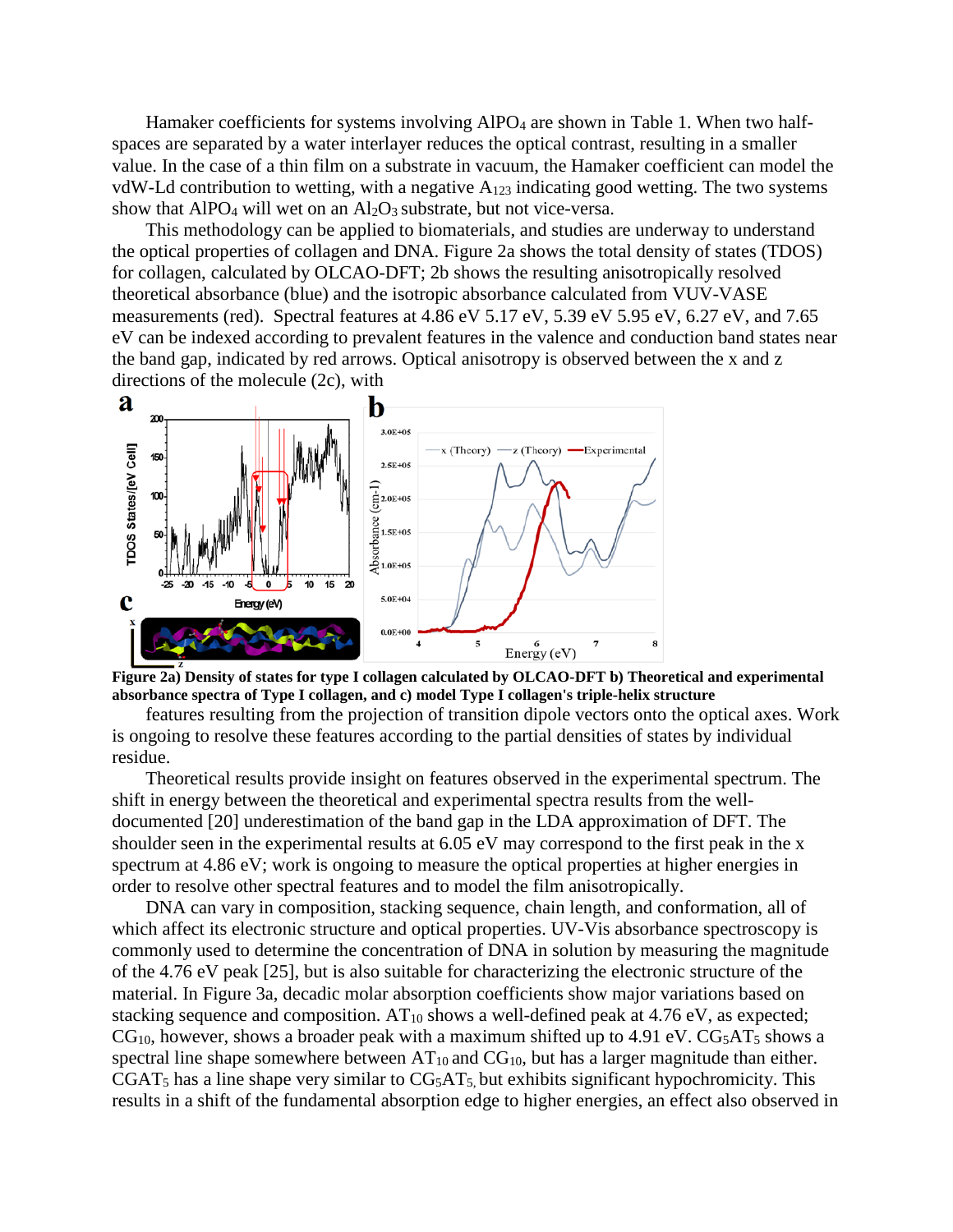copolymers when lengths of consecutive like monomers are eliminated [26]. Comparison to theoretical results (Figures 3b and 3c) elucidates certain observations for



**Figure 3a) decadic molar absorption coefficients for AT10, CG10, CG5AT5, and CGAT5 ds-DNA**  oligonucleotides, b) theoretical and experimental absoption spectra for  $AT_{10}$ , and c) theoretical and **experimental absorption spectra for CG10.**

 $CG<sub>10</sub>$ and AT<sub>10</sub>: the first absorption feature for AT<sub>10</sub> is narrow and well-defined, whereas CG10 shows a broader doublet at higher energies, corresponding to the differing feature shapes in experiment. Work is ongoing to extend these measurements to higher energies and to study oriented samples, as well as to run DFT calculations for CG<sub>5</sub>AT<sub>5</sub> and CGAT<sub>5</sub> oligonucleotides.

### **CONCLUSIONS**

Understanding the electronic structure and optical properties materials is paramount to predicting their vdW-Ld behavior. We have demonstrated a methodology for measuring the optical properties of a material and calculating the behavior of the respective vdW-Ld interactions, using  $SiO_2$  and  $AlPO_4$  as case studies, while elucidating the role of the PO<sub>4</sub> complex ion in the electronic structure and interband optical properties of phosphates, with implications for biological phosphates. Collagen exhibits a shoulder in its fundamental absorption edge that corresponds to a feature in *ab initio* spectra. DNA oligonucleotides also show substantial variation in their UV-Vis decadic molar absorption spectra, with dependence on both stacking sequence and composition; aspects of these results are corroborated by theoretical spectra. Work is ongoing to extend these experimental optical properties to higher energies, further index features with respect to the theoretical electronic structures and optical properties calculated, and calculate vdW-Ld forces and torques for these and other biomolecular systems.

#### **ACKNOWLEDGMENTS**

Work was supported by DOE-BES- DMSE-BMM under award DE-SC0008068 (experimental) and award DE-SC0008176 (theoretical).